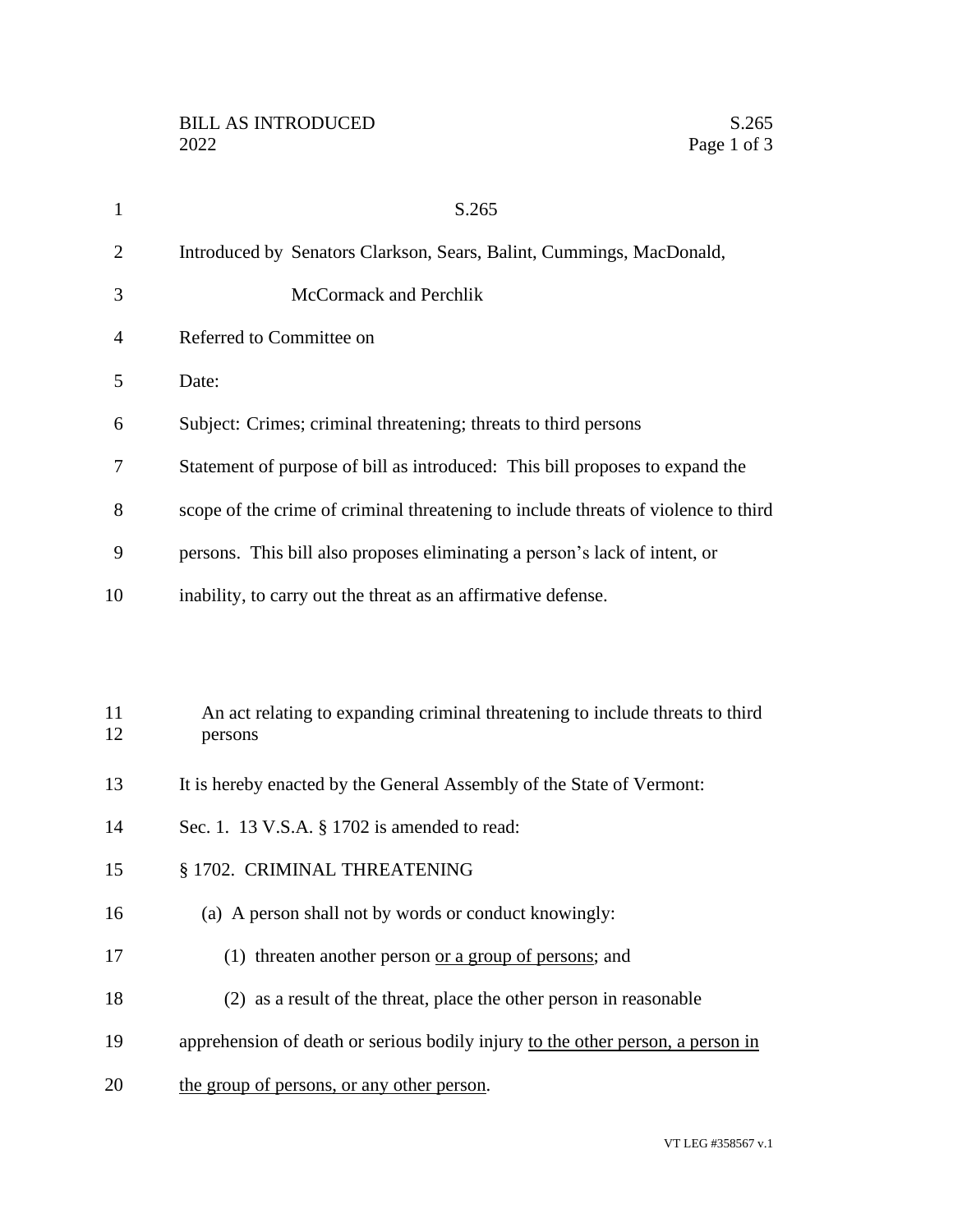| $\mathbf{1}$   | (b) A person who violates subsection (a) of this section shall be imprisoned                  |
|----------------|-----------------------------------------------------------------------------------------------|
| $\overline{2}$ | not more than one year or fined not more than \$1,000.00, or both.                            |
| 3              | (c) A person who violates subsection (a) of this section with the intent to                   |
| $\overline{4}$ | prevent another person from reporting to the Department for Children and                      |
| 5              | Families the suspected abuse or neglect of a child shall be imprisoned not more               |
| 6              | than two years or fined not more than \$1,000.00, or both.                                    |
| 7              | (d) A person who violates subsection (a) of this section by making a threat                   |
| 8              | that places any person in reasonable apprehension that death or serious bodily                |
| 9              | injury will occur at a place of public accommodation shall be imprisoned not                  |
| 10             | more than five years or fined not more than \$5,000.00, or both.                              |
| 11             | (e) As used in this section:                                                                  |
| 12             | (1) "Serious bodily injury" shall have has the same meaning as in                             |
| 13             | section 1021 of this title.                                                                   |
| 14             | (2) "Threat" and "threaten" shall $\underline{do}$ not include constitutionally               |
| 15             | protected activity.                                                                           |
| 16             | (3) "Place of public accommodation" has the same meaning as in 9                              |
| 17             | <u>V.S.A. § 4501.</u>                                                                         |
| 18             | $\left(\frac{e}{f}\right)$ Any person charged under this section who is under 18 years of age |
| 19             | shall be adjudicated as a juvenile delinquent.                                                |
| 20             | $(f)(g)$ It shall not be an affirmative defense to a charge under this section                |
| 21             | that the person did not have the ability to carry out the threat or did not actually          |